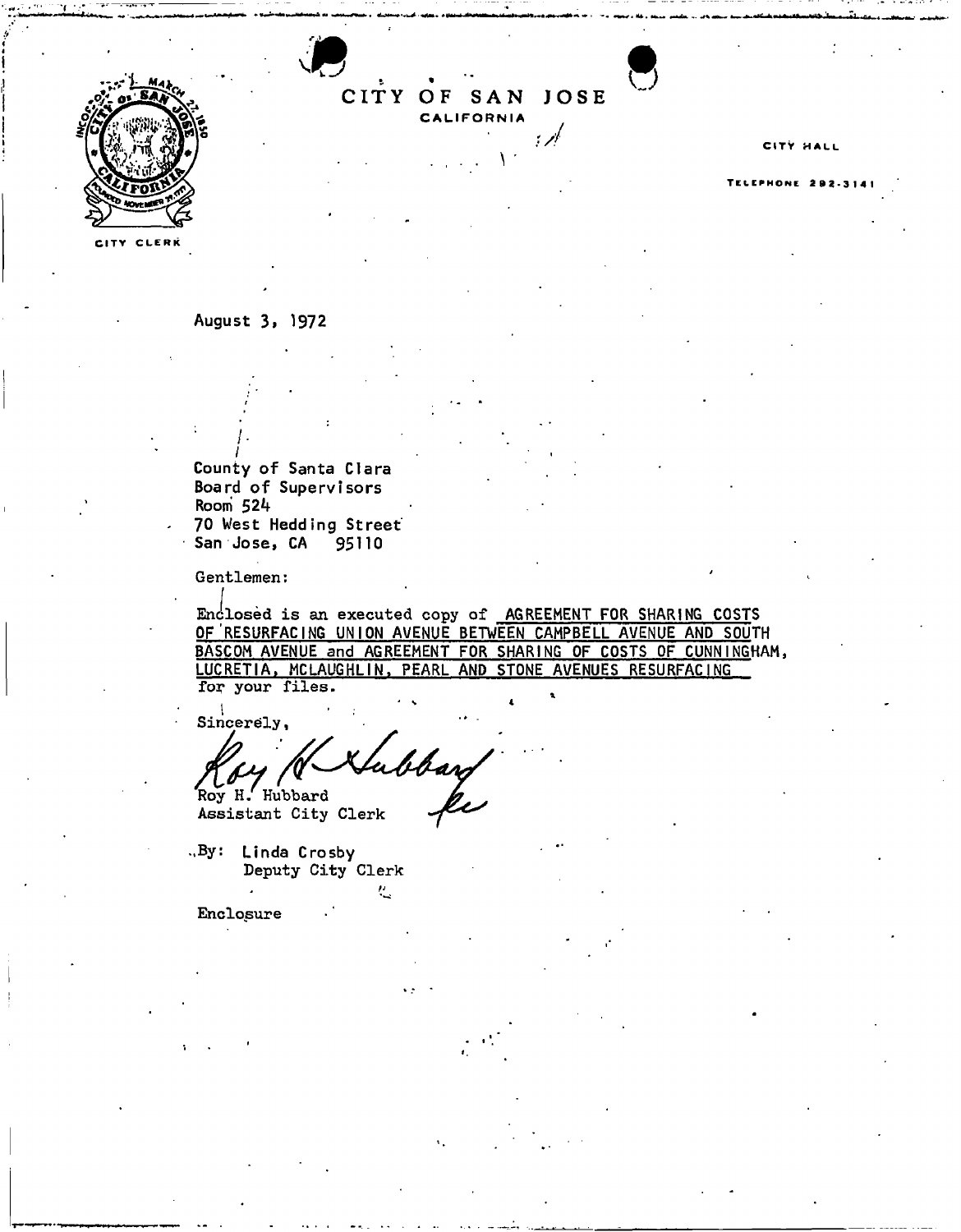County<br>- 4236 من

AGREEMENT BETWEEN THE COUNTY OF SANTA CLARA AND THE CITY OF SAN JOSE FOR SHARING OF COSTS OF RESURFACING PORTIONS OF CUNNINGHAM AVENUE, LUCRETIA AVENUE, MC LAUGHLIN AVENUE, PEARL AVENUE AND STONE AVENUE.

This is an agreement by and between County of Santa Clara, State of California (County) and City of San Jose (San Jose) to resurface Cunningham Avenue between a point 1,000 feet easterly from Capitol Expressway and White Road, Lucretia Avenue between Story Road and Tully Road, McLaughlin Avenue between William Street and Herald Avenue, Pearl Avenue between Branham Lane and Blossom Hill Road and Stone Avenue between San Jose Avenue and Curtner Avenue.

IT IS AGREED between the parties as follows:

1. Preparation of Plans and Specifications. County shall prepare and submit to San Jose for approval plans and specifications for the resurfacing of Cunningham Avenue between a point 1000 feet easterly from Capitol Expressway and White Road, Lucretia Avenue between Story Road and Tully Road, McLaughlin<sub>z</sub> Avenue between William Street and Herald Avenue, Pearl Avenue between Branham Lane and Blossom Hill Road and Stone Avenue between San Jose Avenue and Curtner Avenue which said resurfacing shall hereinafter be ' called the "project".

2 . ' Award' of contract. Upon approval by San Jose of said plans and specifications, County shall advertise the project for bid and shall award a contract to be supervised to completion by County.

3. Basis of Cost Sharing. Thirty-five percent (35%) of the project lies within unincorporated area of County; Sixty-five percent (65%) of the project lies within the incorporated limits of San Jose. This breakdown of the percentage of the project which.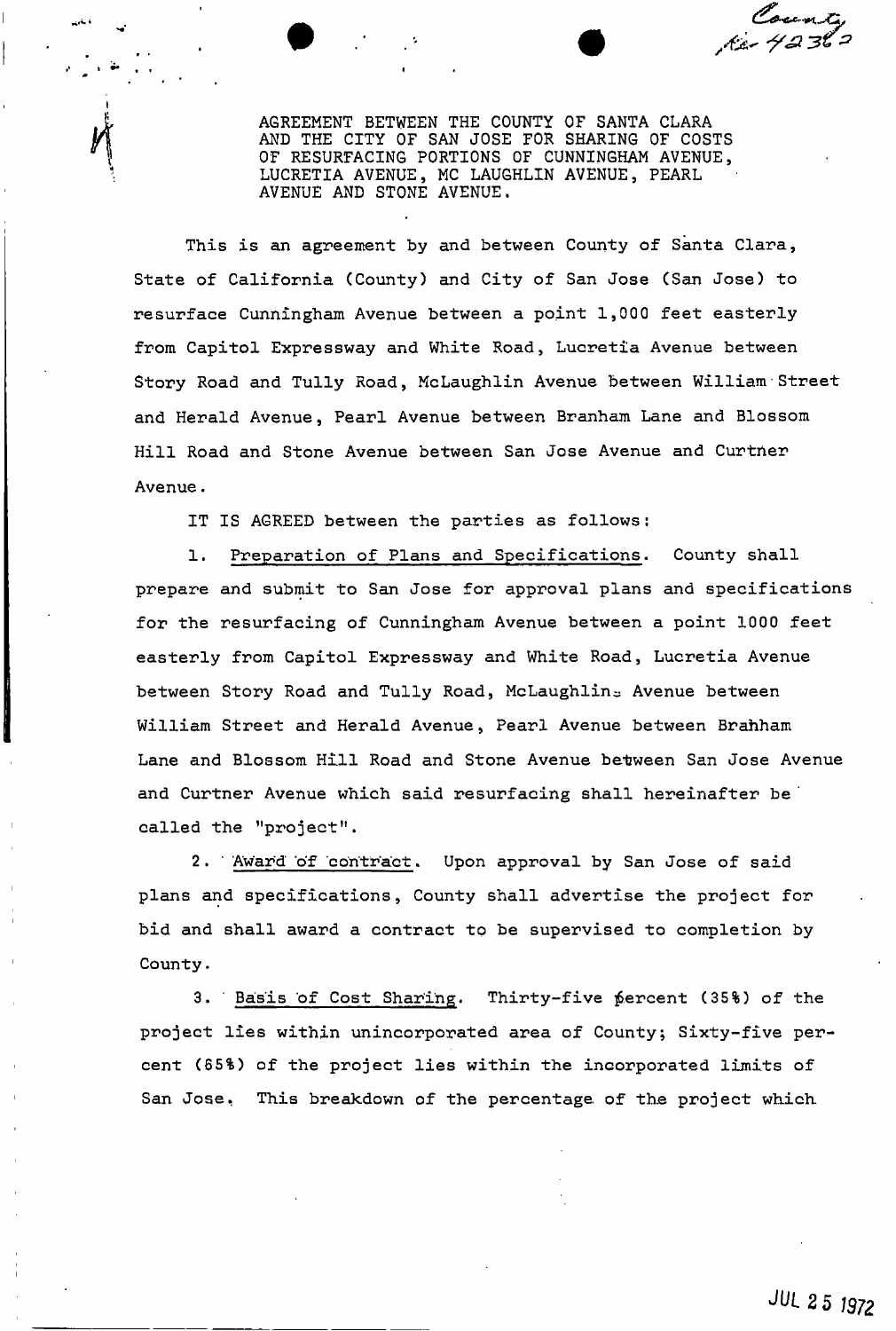lies with each jurisdiction shall be the basis for the cost sharing which shares are more specifically set out hereinafter.

4. San Jose's Share of Cost. Within thirty (30) days after approval by San Jose of the.plans and specifications, San Jose shall'pay to County the sum of Eighty-Six Thousand Six Hundred Dollars C\$86,600), which is the amount presently estimated by County to be the construction cost of the portion of the project lying within the incorporated area of San Jose.

5. Construction Costs. As used in this agreement the term "construction cost" shall mean the total of all costs incurred and expenditures made by County in connection with constructing the above" described project, including but not limited to engineering costs and expenses, costs and expenses for inspection, publication, advertising and pringing, cost of the construction contract, cost of extra work authorized by County and cost of all materials not included in the contract price.

6. Insurance. County shall require any contractor awarded a contract for any portion of the project to secure and maintain in full force and effect at all times during the construction of the project and until the project is accepted by County, public liability and property damage insurance in forms and limits of liability satisfactory and acceptable to County and San Jose insuring County and San Jose and their respective officers and employees from and against any claim, loss, liability, cost or expense arising out of or in any way connected with the construction of the project.

The aforementioned policy shall contain a provision that the insurance afforded thereby to County and San Jose and their respective officers and employees shall be primary insurance to

 $-2-$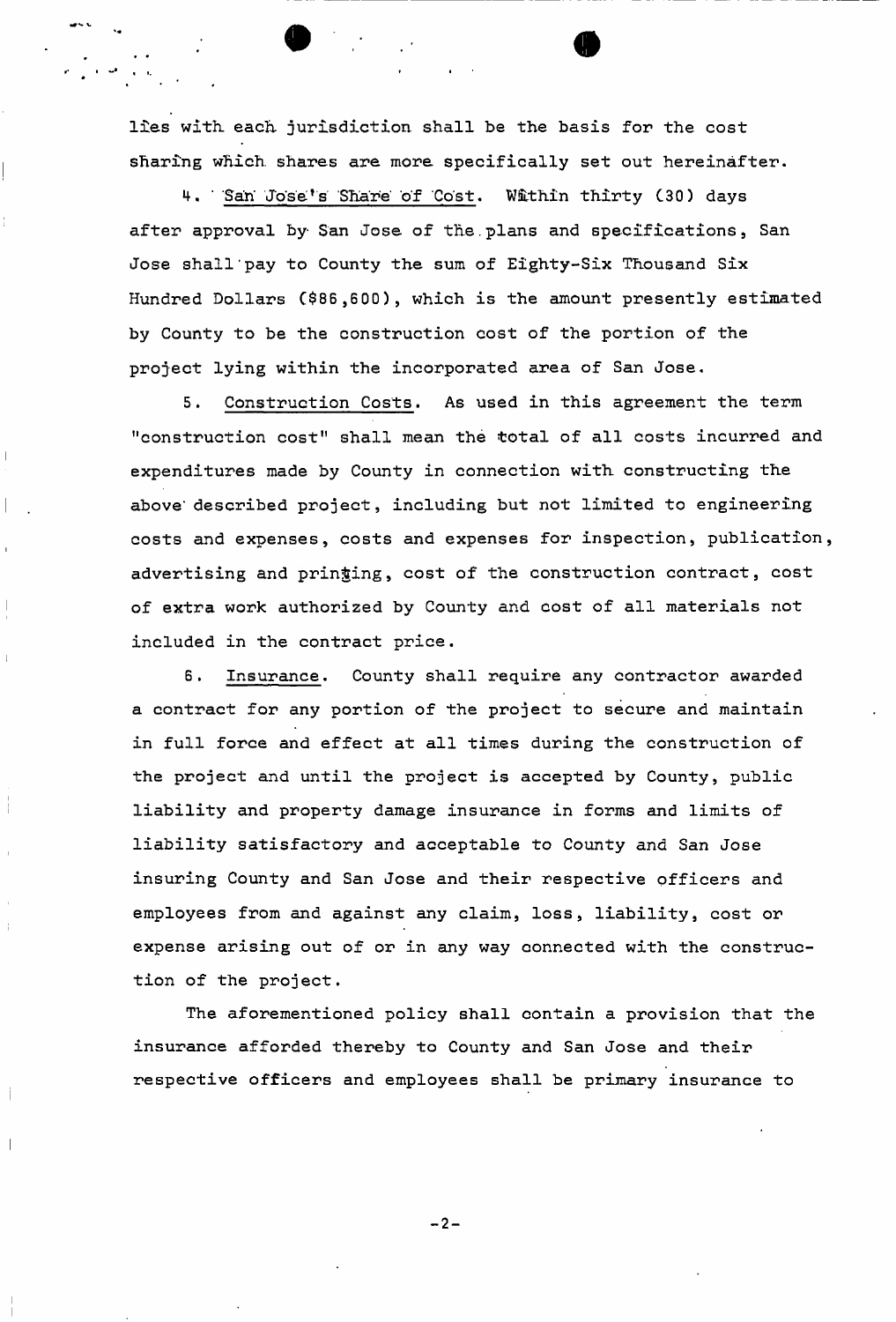the full limits of liability of the policy and that if County, or San Jose or their respective officers and employees have other insurance against a loss covered by such, policy that other insurance shall be excess insurance only.

7. " Final Accounting. Upon completion of the project County shall submit to San Jose a final accounting of the total construction cost. In the event this final accounting shows that the sum advanced to County by San Jose is less than sixty-five percent (65%) of the  $total$  construction cost, San Jose shall pay County' the difference within sixty (60) days from receipt of the final accounting. However, in the event this final accounting shows that the sum advanced to County by San Jose is more than sixty-five percent (65%) of the total construction cost, County shall return the difference to San Jose within sixty (60) days.

8. Records and Accounts. County shall keep, maintain and render available for inspection by San Jose or its authorized representatives records and books which will provide a complete and accurate account of all costs, fees and expenditures made by County on construction costs of the project.

9. Termination. This agreement shall terminate on October 1, 1972, if County has not awarded a contract for construction of the above described project prior to that date. In the event of such termination County shall refund to San Jose all sums advanced under Paragraphs 4 of this agreement.

10. Annexation. In the event any portion of the area within the limits of said improvements is annexed to San Jose before the date of approval-of said plans and specifications, County's share of the total contract cost shall be reduced in proportion to the amount of territory annexed.

 $-3-$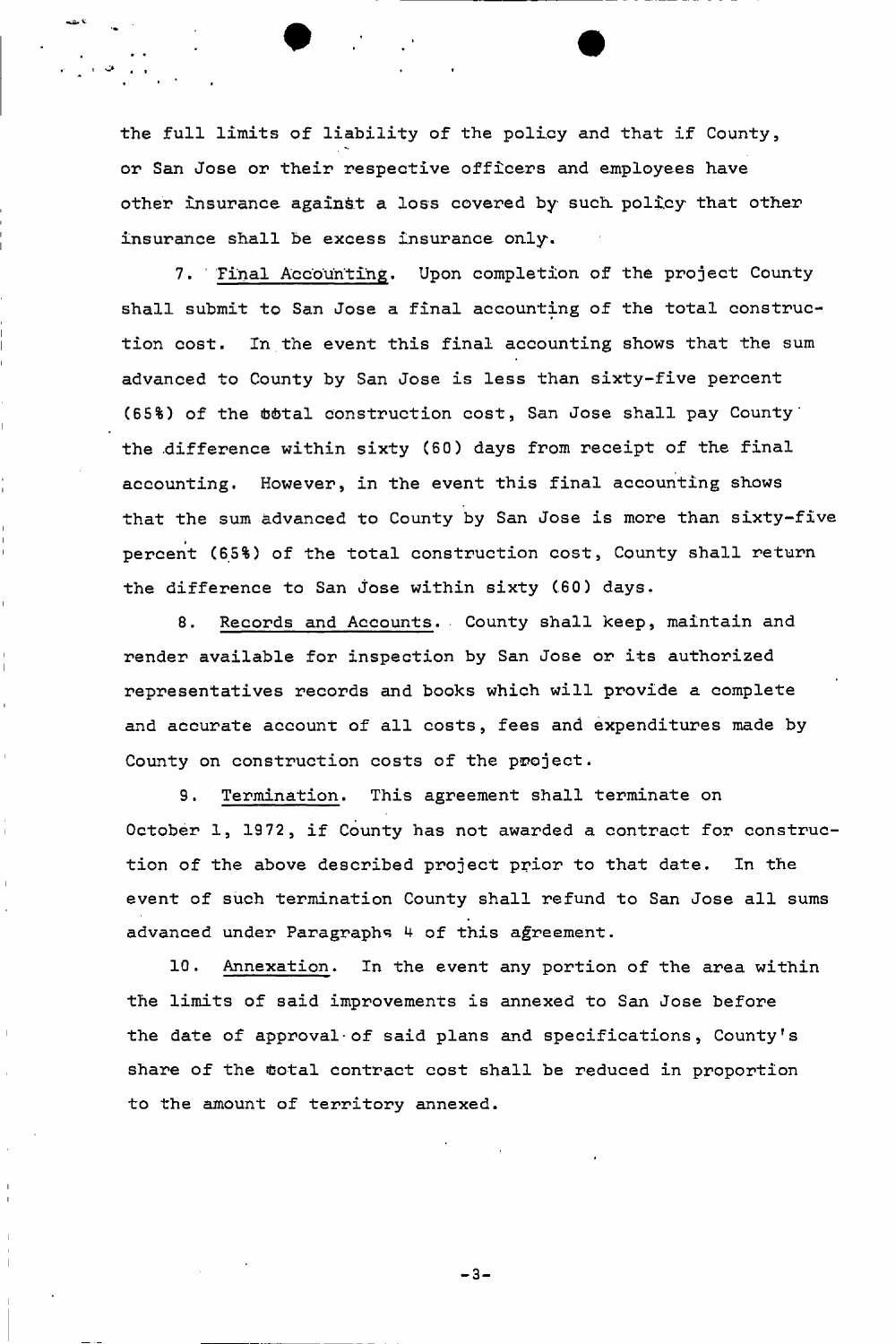IN WITNESS WHEROF, the parties hereto have executed this

agreement on *Cloquat* 2, 1972  $\overline{\phantom{a}}$ 

COUNTY OF SANTA CLARA

upervisors

DONALD M. RAIM, Clerk<br>Board of Supervisors ATTEST:

APPROVED AS TO FORM:

Genald Johnnpon

DATED:

ATTEST:<br>FRANGIS L. GREINER  $211.16$ Leputy By 174 San Jose APPROVED AS TO FORM: سیم  $\triangleright$ Deputy-City Attorney  $8 - 2 - 72$ DATED:

CITY OF SAN JOSE, a Municipal Corporation

Nayor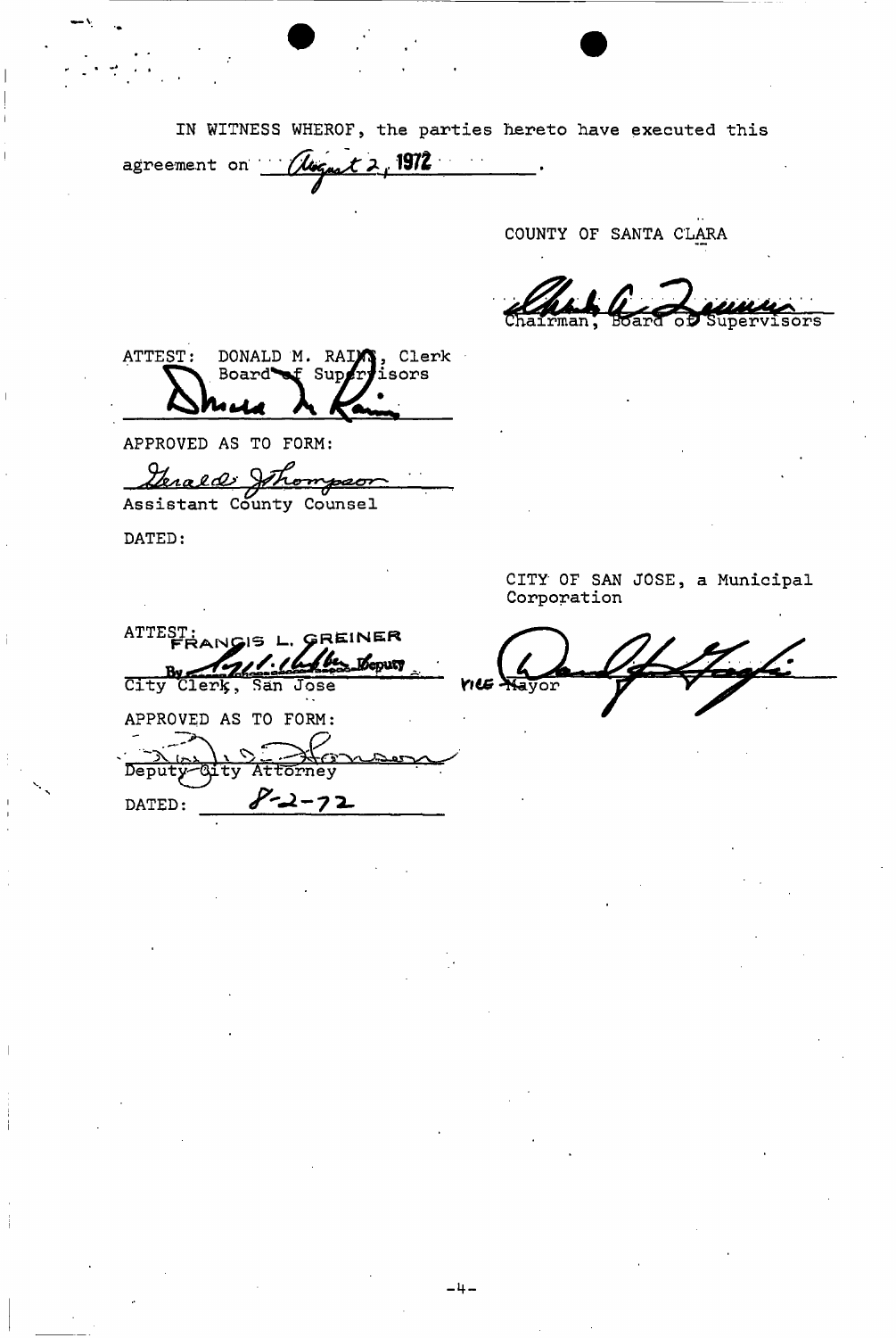# RESOLUTION NO. 42362

RESOLUTION. OP THE COUNCIL OF THE CITY OF SAN JOSE AUTHORIZING THE EXECUTION OF AN AGREEMENT BETWEEN THE CITY OF SAN JOSE AND THE COUNTY OF SANTA CLARA FOR SHARING OF COSTS OF RESURFACING •PORTIONS OF CUNNINGHAM AVENUE, LUCRETIA AVENUE, MC LAUGHLIN AVENUE, PEARL AVENUE AND STONE AVE-NUE, AND AUTHORIZING **PAYMENT** FOR THE COSTS AND EXPENSES INCURRED THEREIN FROM MONIES PROPERLY APPROPRIATED THEREFOR.

E.

BE IT RESOLVED BY THE COUNCIL OF THE CITY OF SAN JOSE: The Mayor is hereby authorized and directed to execute on behalf of the City of San Jose, an agreement between the City of San Jose, hereinafter referred to as "City," and the County of Santa Clara, hereinafter referred to as"County" for sharing costs of resurfacing Cunningham Avenue between a point 1,000 feet easterly from Capitol Expressway and White Road, Lucretia Avenue between Story Road and Tully Road, McLaughlin Avenue between William Street and Herald Avenue, Pearl Avenue between Branham Lane and Blossom Hill Road and Stone Avenue between San Jose Avenue and Curtner Avenue, which agreement is entitled, "Agreement Between The County of Santa Clara And The City of San Jose For Sharing Of Costs Of Resurfacing Portions Of Cunningham Avenue, Lucretia Avenue, McLaughlin Avenue, Pearl Avenue and Stone Avenue," a copy of which said agreement is on • file in the office of the City Clerk and to which reference is hereby made for full particulars.

SECTION 1, This agreement provides, among other things, that County shall prepare and submit to City for approval plans and specifications for the resurfacing of said streets, hereinafter called the."project".

Upon approval of said plans and specifications by City, City shall pay to County the sum of \$86,600.00, which sum is the estimated cost of City's share of the construction cost. Said cost sharing estimate is based upon the fact that 65% of said project lies within the incorporated limits of San Jose.

-1-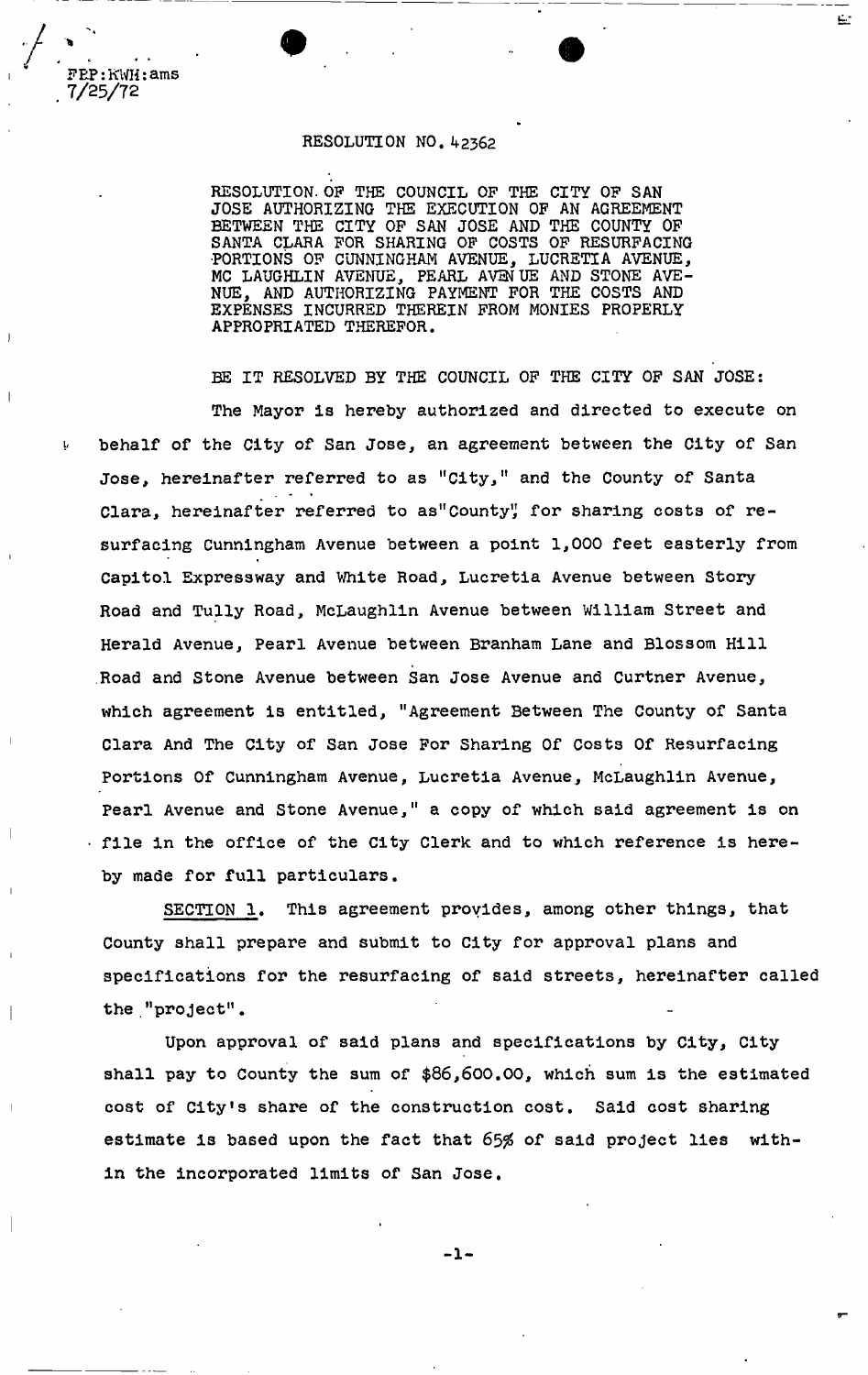Upon completion of said Project County shall submit to City a final accounting of. the total construction costs for said Project and, in the event said final accounting shows that the sum advanced to County by City is less than 65% of the total construction cost, San Jose shall pay County the difference, or should the final accounting show the sum advanced to County by City is more than 65% of the total construction cost, County shall return the difference to City.

**• •** 

SECTION 2. The Director of Public. Works is hereby authorized and directed to carry out the City's obligations under said agreement and to pay for the final costs thereof from monies properly appropriated therefor. appropriated therefor.

ADOPTED this  $31$  day of July , 1972, by the following vote: AYES: Councilmen

Colla, Garza, Goglio, Hayes, Naylor and Mineta None Hays. /NOES: Councilmen --ABSENT: Councilmen

**•2** 

ATTEST:

**I** 

L

sol: 42362

Norman Y. Mineta Mayor

**CID** 

Francis L. Greiner

City Clerk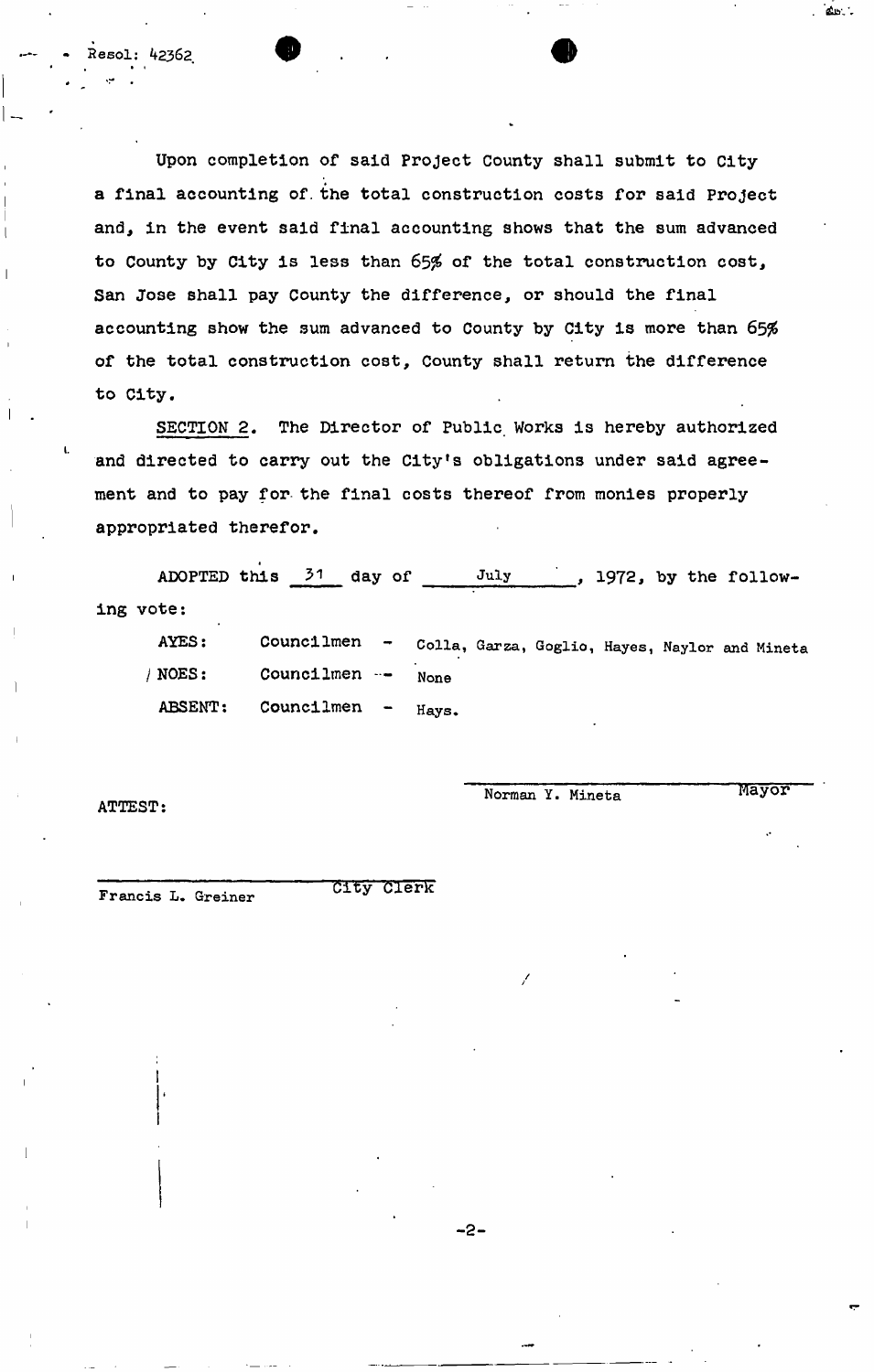| $\Delta^{\mu\nu}{}_{\mu\nu}{}^{\mu\nu}{}^{\mu\nu}{}^{\nu\lambda}{}^{\nu\lambda}{}^{\nu\lambda}{}^{\nu\lambda}{}^{\nu\lambda}{}^{\nu\lambda}{}^{\nu\lambda}{}^{\nu\lambda}{}^{\nu\lambda}{}^{\nu\lambda}{}^{\nu\lambda}{}^{\nu\lambda}{}^{\nu\lambda}{}^{\nu\lambda}{}^{\nu\lambda}{}^{\nu\lambda}{}^{\nu\lambda}{}^{\nu\lambda}{}^{\nu\lambda}{}^{\nu\lambda}{}^{\nu\lambda}{}^{\nu\lambda}{}^{\nu\lambda}{}^{\nu\lambda}{}^{\nu\lambda}{}^{\nu\lambda}{}^{\nu\lambda}{}^$ | Read. Segn 59                                                                                                                                                                                 |  |
|----------------------------------------------------------------------------------------------------------------------------------------------------------------------------------------------------------------------------------------------------------------------------------------------------------------------------------------------------------------------------------------------------------------------------------------------------------------------------|-----------------------------------------------------------------------------------------------------------------------------------------------------------------------------------------------|--|
|                                                                                                                                                                                                                                                                                                                                                                                                                                                                            |                                                                                                                                                                                               |  |
|                                                                                                                                                                                                                                                                                                                                                                                                                                                                            |                                                                                                                                                                                               |  |
|                                                                                                                                                                                                                                                                                                                                                                                                                                                                            | Change Order No                                                                                                                                                                               |  |
|                                                                                                                                                                                                                                                                                                                                                                                                                                                                            |                                                                                                                                                                                               |  |
|                                                                                                                                                                                                                                                                                                                                                                                                                                                                            |                                                                                                                                                                                               |  |
|                                                                                                                                                                                                                                                                                                                                                                                                                                                                            | <b>BOARD OF SUPERVISORS</b>                                                                                                                                                                   |  |
|                                                                                                                                                                                                                                                                                                                                                                                                                                                                            | SANTA CLARA COUNTY                                                                                                                                                                            |  |
|                                                                                                                                                                                                                                                                                                                                                                                                                                                                            | July 25, 1972<br>DATE                                                                                                                                                                         |  |
|                                                                                                                                                                                                                                                                                                                                                                                                                                                                            |                                                                                                                                                                                               |  |
| Board of Supervisors at a meeting held:                                                                                                                                                                                                                                                                                                                                                                                                                                    | Cont Shoring Agrocment<br>The following contract:wastawarded for ichange arder was approved by the                                                                                            |  |
| printenamente di circa del control                                                                                                                                                                                                                                                                                                                                                                                                                                         | $Ju \& y$ 25 19 72                                                                                                                                                                            |  |
|                                                                                                                                                                                                                                                                                                                                                                                                                                                                            | Project to be charged COOR Charien Asroemont with City of Son Jose<br>for requrficiing of portions of Cunningham Avenue, Lusretic Avenue,<br>Noteughila Avenue, Poest Avenue and Stone Avenue |  |
| For the amount of \$ 000 herocross.                                                                                                                                                                                                                                                                                                                                                                                                                                        |                                                                                                                                                                                               |  |
|                                                                                                                                                                                                                                                                                                                                                                                                                                                                            | Contractor City of Sun Jose, 801 E. First St., Sun Jose, Ca. 95110                                                                                                                            |  |
| <b>Completion Date</b>                                                                                                                                                                                                                                                                                                                                                                                                                                                     | <b>Boo Agrectment</b>                                                                                                                                                                         |  |
| <b>Budget</b> Item                                                                                                                                                                                                                                                                                                                                                                                                                                                         | (for Controller's use)                                                                                                                                                                        |  |
|                                                                                                                                                                                                                                                                                                                                                                                                                                                                            |                                                                                                                                                                                               |  |

thomsens m. rm ふいい Clerk of the Board

DEUIs de

WHITE<br>CANARY<br>PINK<br>GOLD.ROD, OLDER ROL  $\left(\bigotimes$ 3128.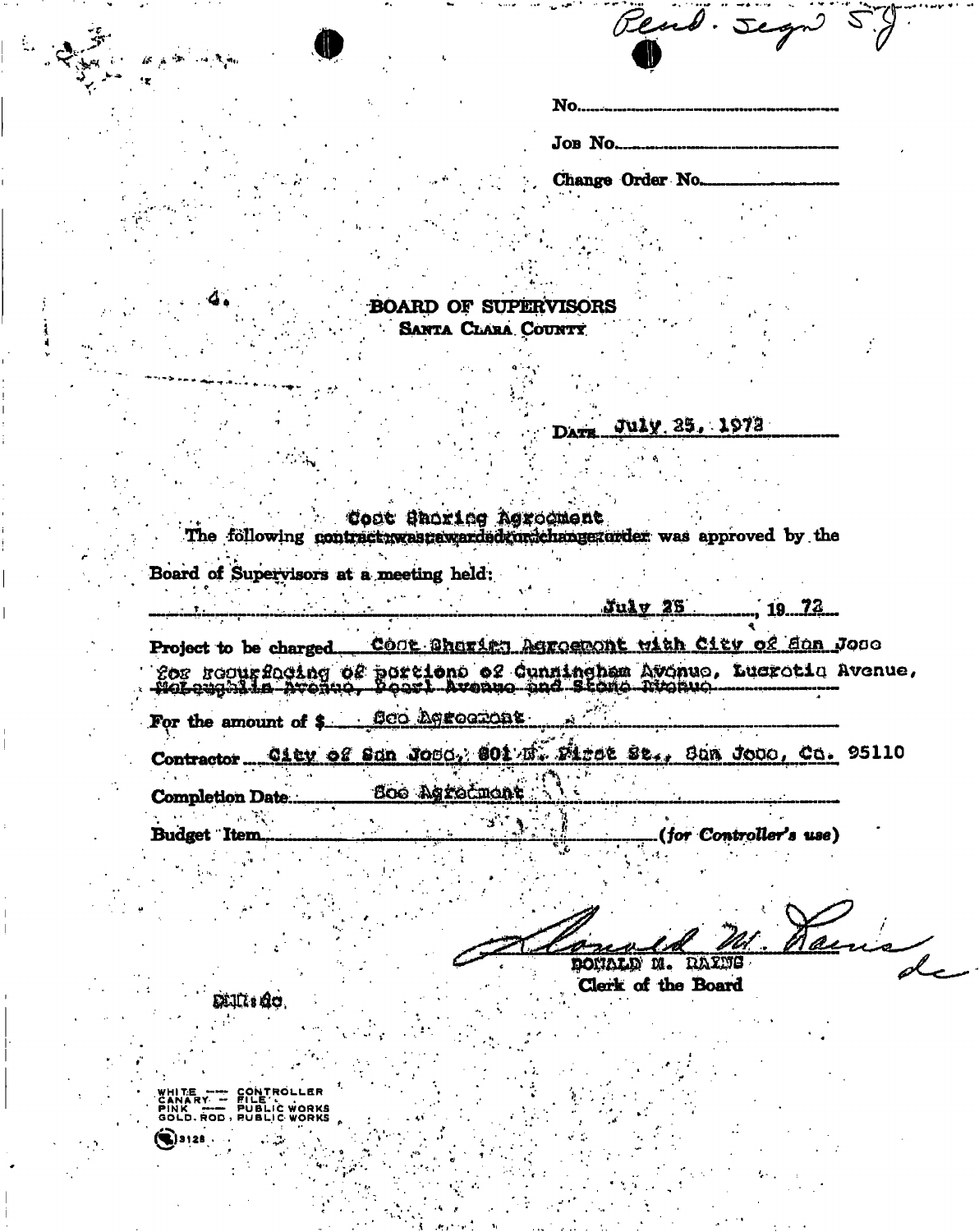# .County of Santa Clara

**Office of the Board of Supervisors**  524 County Administration Building 70 West Hedding Street San Jose, California 95110 299-2323 Area Code 408

Sig Sanchez, *District 1*<br>Bominic L. Cortese, *District 2*<br>Charles A. Quinn, *District 3*<br>Ralph H. Mehrkens, *District 3*<br>Victor Calvo, *District 4* 

## **July 28, 1972**

**City Clerk City of San Jose 801 K. First St.**  San Jose, Ca.

**Subject: Agreement with City of San Jose for Cost Sharing of Costs of Resurfacing Portions of Cunningham Avenue, Lucretia Avenue, McLaughlin Avenue/ Pearl Avenue and Stone Avenue** 

i .

**Dear Sirs** 

**Enclosed you will find an original and three copies of an agreement between the County of Santa Clara and the parties named above. The Board of Supervisors at its regularly scheduled meeting on July 25, 1972 authorized its Chairman to execute this agreement on behalf of the County,** 

**After execution of all copies, we would appreciate your returning the orig. & one copy to this office.** 

**Very truly yours,** 

**BOARD OF SUPERVISORS Donald M« Rains, Clerk** 

**By:** 

**Deputy Clerk** 

DMR: dc **Ends,** 

®

**ccs Public Works, Engineering** 

Hand-CARRICO By Warred W.IF. Pu  $\ddot{3}$ , 3170

An Equal Opportunity Employer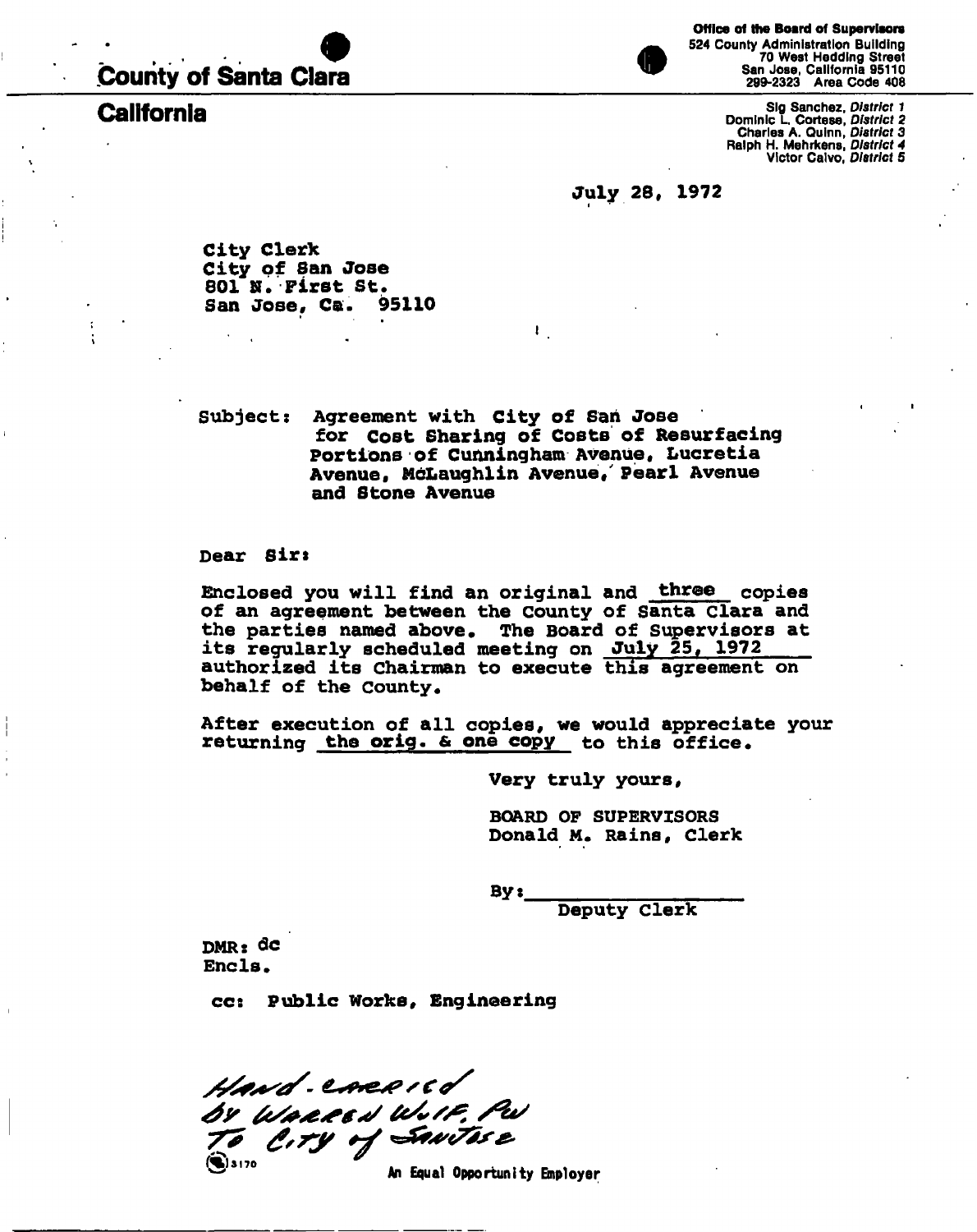|                        | <b>County of Santa Clara</b>                                                                                                                                                                                |                                        | A.<br><b>Department of Public Works</b><br><b>County Office Building</b><br>20 West Hedding Street<br>San Jose, California 95110 |
|------------------------|-------------------------------------------------------------------------------------------------------------------------------------------------------------------------------------------------------------|----------------------------------------|----------------------------------------------------------------------------------------------------------------------------------|
| California             |                                                                                                                                                                                                             |                                        |                                                                                                                                  |
|                        |                                                                                                                                                                                                             | TRANSMITTAL MEMORANDUM                 | S.D. 1 & 2                                                                                                                       |
|                        |                                                                                                                                                                                                             | of<br>Page                             | July 13, 1972<br>DATE:                                                                                                           |
| $FOR: \mathcal{U}$     | BOARD OF SUPERVISORS AGENDA OF                                                                                                                                                                              |                                        | July 25<br>19 72                                                                                                                 |
| FROM:                  | MONTINI, PUBLIC WORKS, ENGINEERING                                                                                                                                                                          |                                        |                                                                                                                                  |
| TITLE:<br>DESCRIPTION: | COST SHARING AGREEMENT BETWEEN THE COUNTY OF SANTA CLARA AND<br>THE CITY OF SAN JOSE FOR THE RESURFACING OF PORTIONS OF<br>CUNNINGHAM AVE., LUCRETIA AVE., MC LAUGHLIN, PEARL AVE. AND<br>STONE AVE.        |                                        |                                                                                                                                  |
| of:                    |                                                                                                                                                                                                             |                                        | This agreement provides for sharing of costs for the resurfacing.                                                                |
|                        | Cunningham Ave. - between 1000 ft. easterly from Capitol Expwy.                                                                                                                                             | and White Rd.                          |                                                                                                                                  |
|                        | Lucretia Ave. - between Story Rd. and Tully Rd.                                                                                                                                                             |                                        |                                                                                                                                  |
|                        | Mc Laughlin Ave. - between William Street and Herald Ave.                                                                                                                                                   |                                        |                                                                                                                                  |
|                        | Pearl Ave.                                                                                                                                                                                                  |                                        | between Branham Lane and Blossom Hill Rd.                                                                                        |
|                        | Stone Ave.                                                                                                                                                                                                  | between San Jose Ave, and Curtner Ave. |                                                                                                                                  |
|                        | The project will be administered by the County.                                                                                                                                                             |                                        |                                                                                                                                  |
|                        | County funds are available in the 1971-72 Road Budget (Resurfacing).                                                                                                                                        |                                        | The County's share of this project is estimated to be \$47,000.00.                                                               |
|                        | . Approval is 'recommended.                                                                                                                                                                                 |                                        |                                                                                                                                  |
|                        | Upon execution by the Board of Supervisors please return the<br>original and three (3) certified copies to this office (attention:<br>Warren Wulf) for hand carrying to the City of San Jose for execution. |                                        |                                                                                                                                  |
|                        | LM:WWW:vlh                                                                                                                                                                                                  |                                        |                                                                                                                                  |
|                        | attachments                                                                                                                                                                                                 |                                        |                                                                                                                                  |
|                        |                                                                                                                                                                                                             |                                        |                                                                                                                                  |
|                        |                                                                                                                                                                                                             |                                        |                                                                                                                                  |
| APPROVED:              | JAMES POTT                                                                                                                                                                                                  |                                        | HOWARD CAMPEN                                                                                                                    |
| AGENDA DATA:           | DATE:                                                                                                                                                                                                       | BOARD ACTION:                          |                                                                                                                                  |
| ā.                     | ITEM NO:                                                                                                                                                                                                    |                                        | <u>JUL 25 1972</u>                                                                                                               |

 $\begin{array}{c} \begin{array}{c} \begin{array}{c} \end{array}\\ \begin{array}{c} \end{array} \end{array} \end{array}$ 

 $\frac{1}{\sqrt{2}}\left( \frac{1}{\sqrt{2}}\right) ^{2}$ 

 $\mathcal{C}_{\mathcal{A}}$